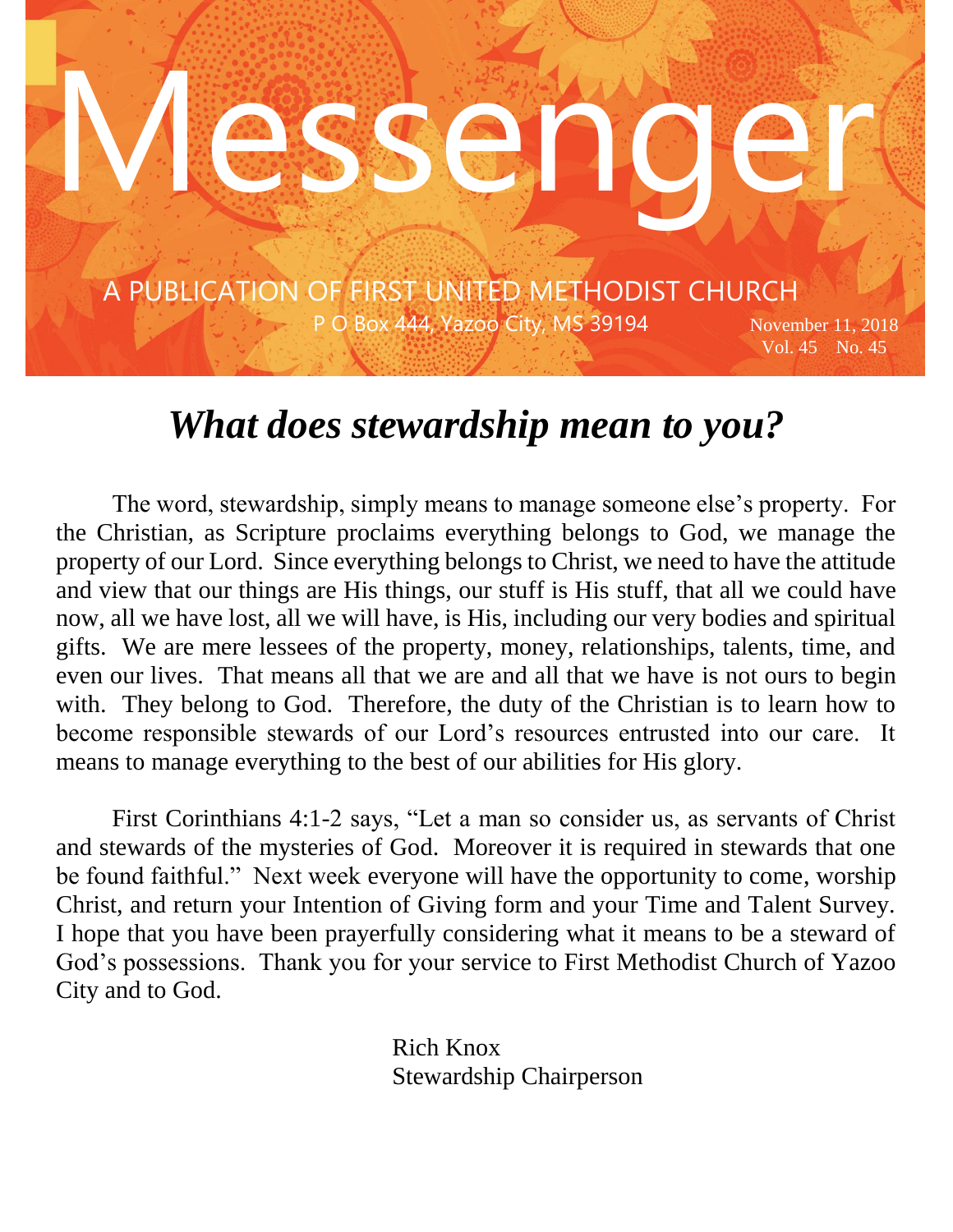



14. Allison Hughes 15. Calvin "Man" Brookins 16. Emily Burton, Kim Woodard 17. Zoe Henick

### **THIS WEEKS CALENDAR**





 There will be a special rehearsal of the **Chancel Choir**, this Sunday, November 11, immediately following the 11 o'clock worship service, in preparation of our White Christmas program. Lunch will be provided.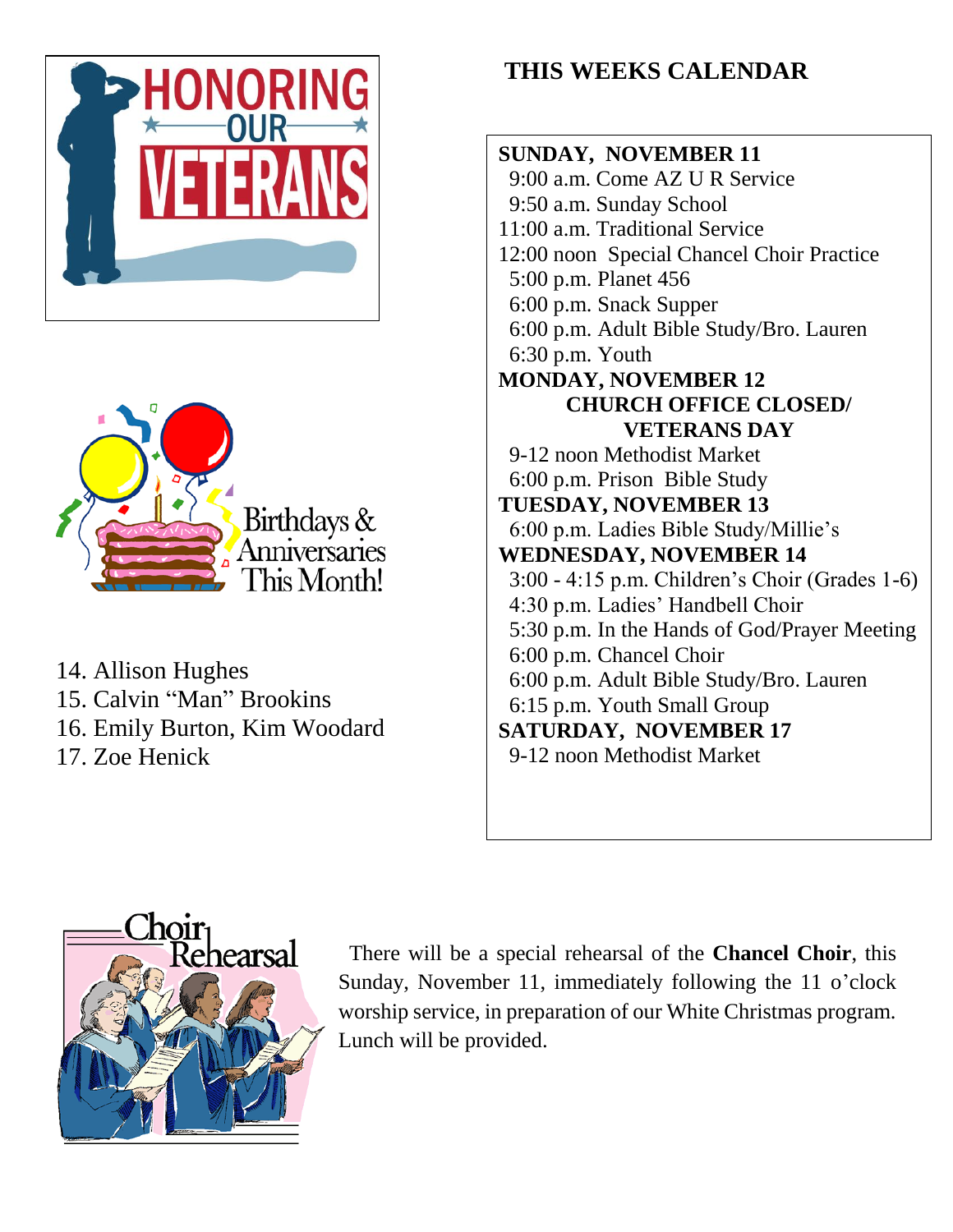

#### **Solid Ground Youth**

 In Sunday school this week we will look at the story of Esther and Mordecai. Once again, the Jewish people found themselves at the hands of a terrible fate. There was one person who had the ability to save them. However, her life could be put in danger if she intervened. How often do we speak up and intervene in situations?

#### **Sunday Night Youth**

 Lesson 4 of our Sunday night series *PROVERBS: How to be Wise,* is entitled *Relationships*. We will open with the game, "DO YOU LOVE YOUR NEIGHBOR?" We have been talking about building our wisdom in order to honor God. Selecting wise people to build relationships with is very important. Wisdom is developed through life skills and experiences. Relationships are a key factor in making this happen.

#### **Wednesday Night Small Group**

 This week we will continue our study on **David** and begin the second part of section 4, *The Right Place*. God is always in the Right Place at the Right Time. It may not be our timing, but God is always working. He teaches and strengthens us even in times that are tough. We must always remember to trust Him.



 Remember to purchase a poinsettia for Christmas. They provide our Christmas decorations each year for the Sanctuary. There will be forms in the Sunday school classrooms, as well as in the back of the church. Feel free to call the church office or Tera Smith if you are interested. Youth members may also be

contacted.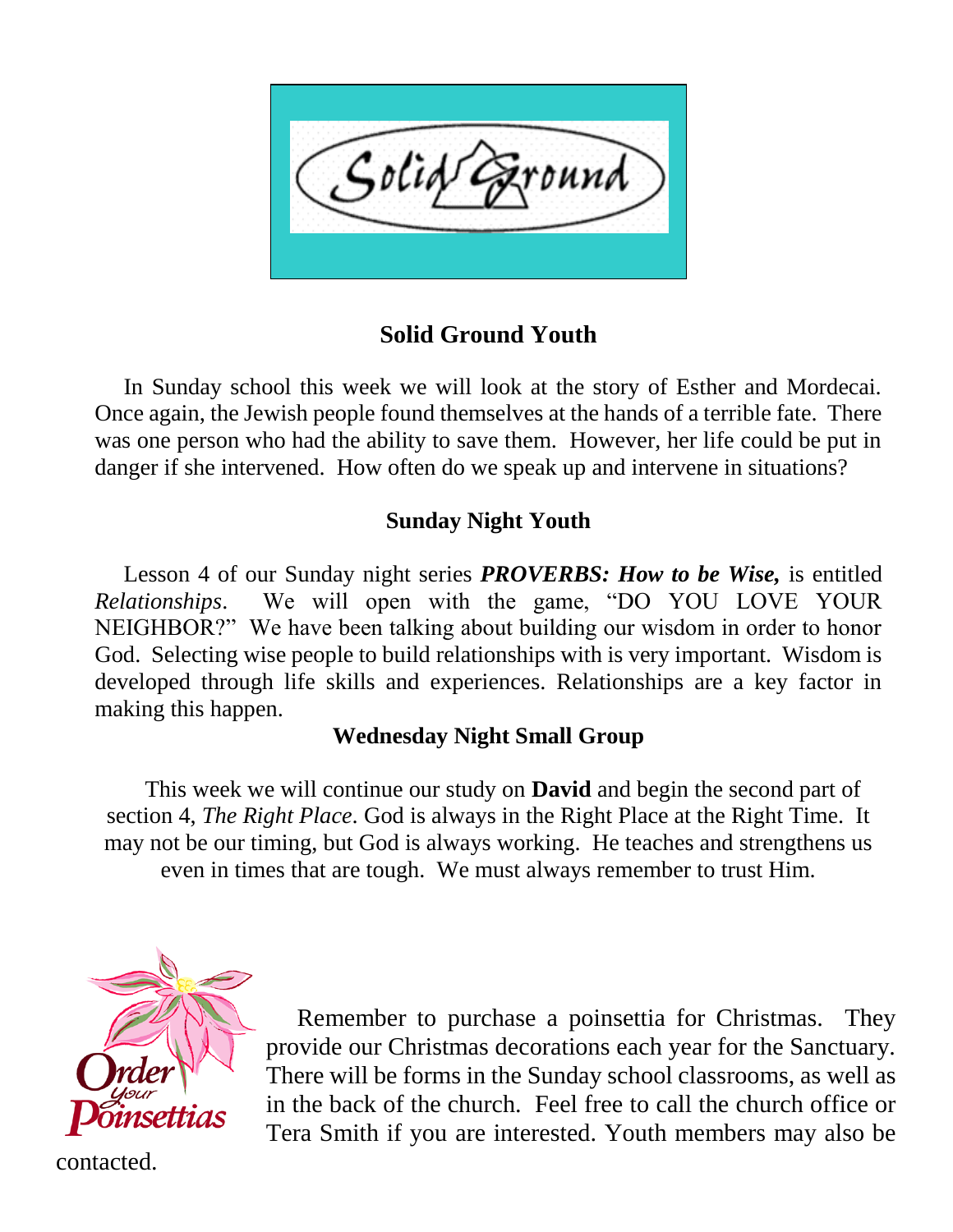# Children's Page



 "But Ruth replied, "Don't urge me to abandon you, to turn back from following after you. Wherever you go, I will go; and wherever you stay, I will stay. Your people will be my people, and your God will be my God'." Ruth 1:16



This week our Sunday school lesson is about a woman named Hannah who prayed to God about the desire of her heart. Sunday we will learn more about the story of Hannah, and her faithfulness to God. There is so much we can learn from this story, and I hope to see you in Sunday school as we look deeper at this lesson.



Last week our lesson was about **Acceptance.** God accepts us just the way we are, and He wants us to accept others as well. This Sunday night our topic is on **Thankfulness.** Our opening game is called "Thanks, or No Thanks." We will meet at 5:00 p.m. in the Planet 456 room, followed by supper at 6:00 p.m. Hope to see you!

#### ALL ABOARD THE CHRISTMAS EXPRESS!

 Come along, hop on board and join us as we journey together to Bethlehem, Pennsylvania to celebrate our Savior's birth. You never know who God will place in this train on this wonderful night, and how it will unfold.

 Our children's choir will present their Christmas musical, "The Christmas Express" on Sunday, December 2, at 6:00 p.m. They are working hard in preparation for this joyful journey !!!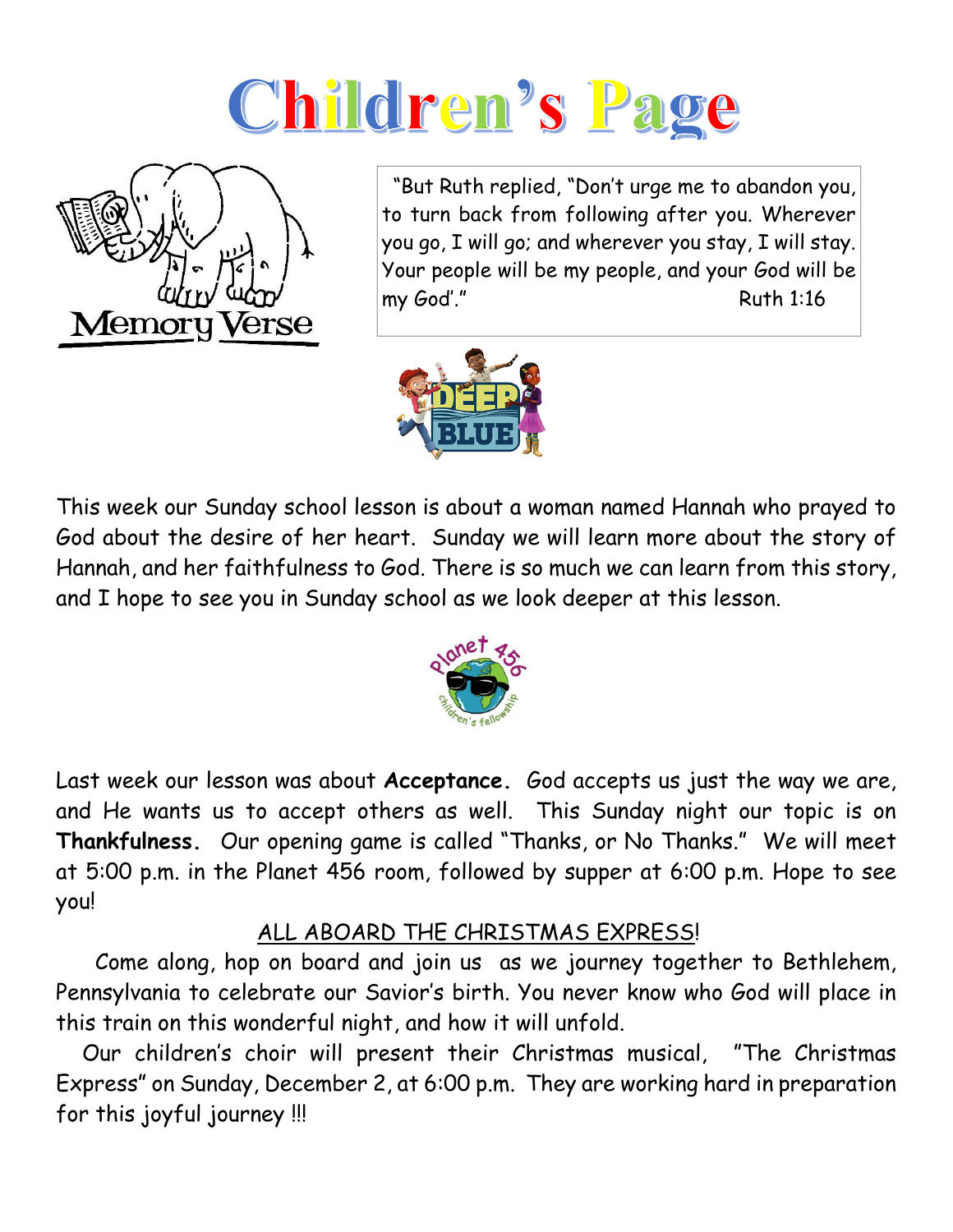

Last call for Christmas Shoe Boxes!

 Please have your Christmas Shoe boxes at the church by November 12, 2018. The waiting children of the world thank each and every one of you who packed a Christmas Shoe box.



Our brothers and sisters in the Alabama/West Florida conference need our help! We know too well how difficult those first few days can be after a natural disaster. The area is still in the search-and-rescue process. It is important for us to pray for those affected by the storm as well as those who have begun the process of helping in the Alabama/West Florida area. One of the most effective means of helping is through our United Methodist Committee on Relief. Cash contributions through our church to UMCOR will get to those churches and individuals who have suffered damage and loss. Over the next three weeks if you can, please donate to those affected by hurricane Michael. We will accumulate our donations and forward on to UMCOR. We are called to help our friends in need, just like those who helped us in recent years.

 Your Missions Committee, Van Ray